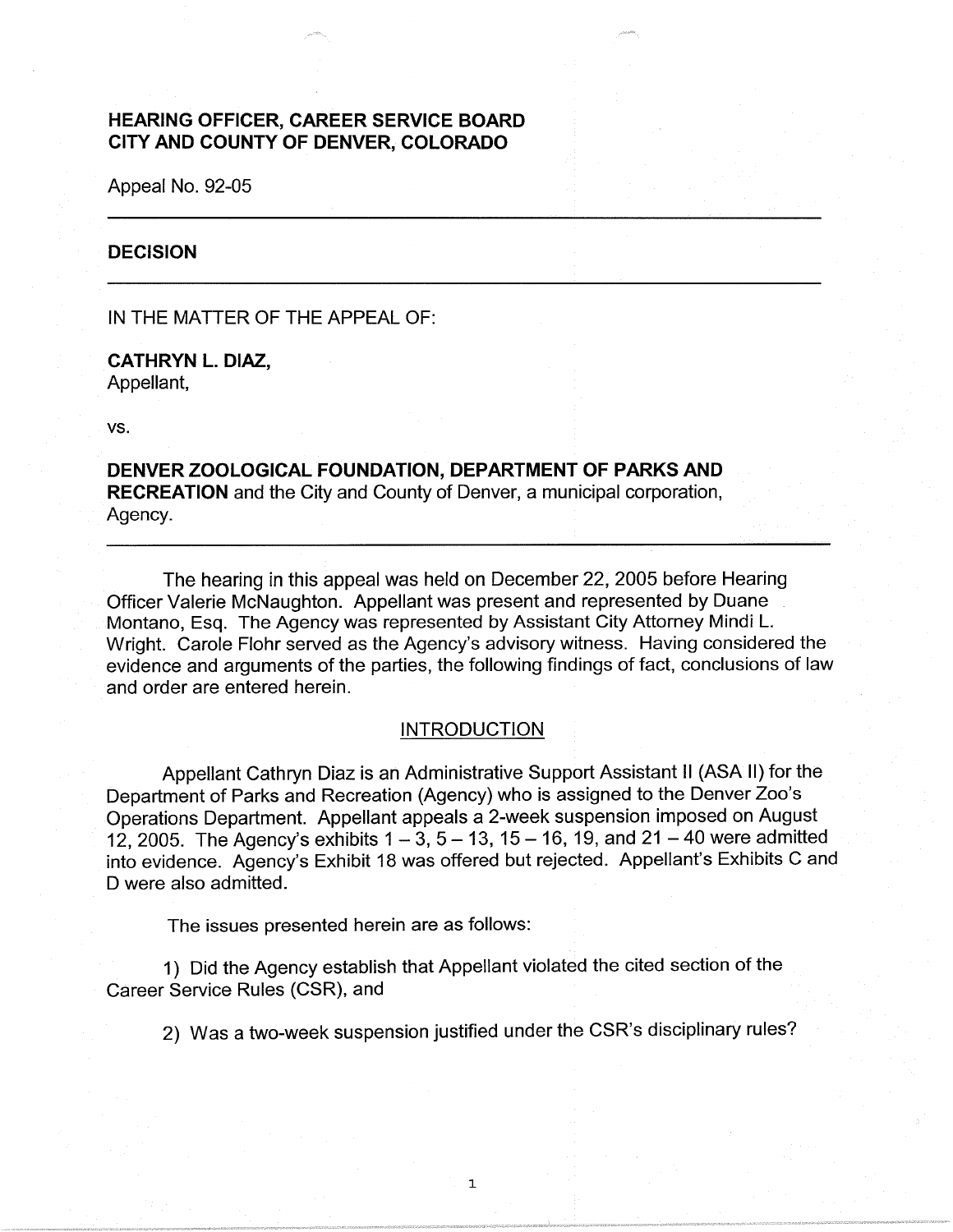## FINDINGS OF FACT

The Agency suspended Appellant for two weeks based upon claimed performance and behavior issues occurring from February to July 2005. [Exh. 1.]

The following facts are undisputed. Appellant serves as the sole clerical support employee in the Operations Department at the Denver Zoo. Her main clerical duties during the relevant period were handling matters related to distribution and repair of zoo radios, mail delivery, petty cash, and credit cards. She was also required to answer the phone, handle zoo access through Gate 7, order office supplies and keep paper in the copier and fax machines. [Testimony of Ms. Flohr; Exhs. 11, 19, 22, 23, C, and D.]

Appellant's supervisor, Administrative Support Supervisor I Carol Flohr, testified that she and Appellant together handle the general operations functions for the zoo, with Ms. Flohr acting as back-up in Appellant's absence. [Exh. 12.] Ms. Flohr stated that she was required to perform certain of Appellant's clerical duties, including petty cash, package delivery, and handling requests for credit cards, about 47% of the time because Appellant was not at her work station.  $[Exhs. 25 - 29, 35.]$  Ms. Flohr also noted that Appellant's work sometimes contained errors in the performance of these duties, and in the tracking of zoo radios. [Testimony of Ms. Flohr; Exhs.  $13 - 14$ ,  $30-26$ ,  $33 - 34$ , and  $37 - 40$ .

In addition, Ms. Flohr stated that Appellant left her desk without notifying her on six occasions, which resulted in a lack of phone and gate coverage. [Exhs. 12-2, 20, 30-12, 30-18, 30-19, 30-21, 30-28, and 30-29.] Appellant did not fill the copier and fax machines with paper on May 11, May 19 and June 13 [Exhs. 30-12, 30-15, and 30-22], and did not lock the filing cabinets on April 11, April 15, and May 11. [Exhs. 30-4, 30-5, and 30-12.]

Under Ms. Flohr's supervision, Appellant was given increasingly strict rules regarding personal phone calls during work hours based upon Ms. Flohr's perception that Appellant's acceptance of personal calls was interfering with the performance of her duties. [Testimony of Ms. Flohr; Exhs. 9, 15, and 12-2.] Ms. Flohr documented by e-mail message or on her calendar ten dates on which Appellant made or accepted personal calls in violation of the stricter policy, which forbade all non-emergency personal calls during work hours. [Exhs. 10, 30-4, 30-6, 30-18, 30-19, 30-20, 30-21, 30-23, 30-26, 30-31, and 30-32.]

Ms. Flohr testified that Appellant was required to communicate with her in order to accomplish the work of the section [Exhs. 12-2, 15, and 17], but that Appellant failed to communicate with her, resulting in a decrease in the ability of the section to provide good customer service and to operate efficiently. Ms. Flohr noted in her calendar that on April  $28<sup>th</sup>$  Appellant refused to meet with her without a union representative, and on June 3rd said she wouldn't talk to her because she "communicated with me just fine." [Exhs. 30-9 and 30-19.] The Agency asserts that Ms. Flohr's calendar and notes to Appellant indicate several occasions when Appellant's failure to communicate with Ms.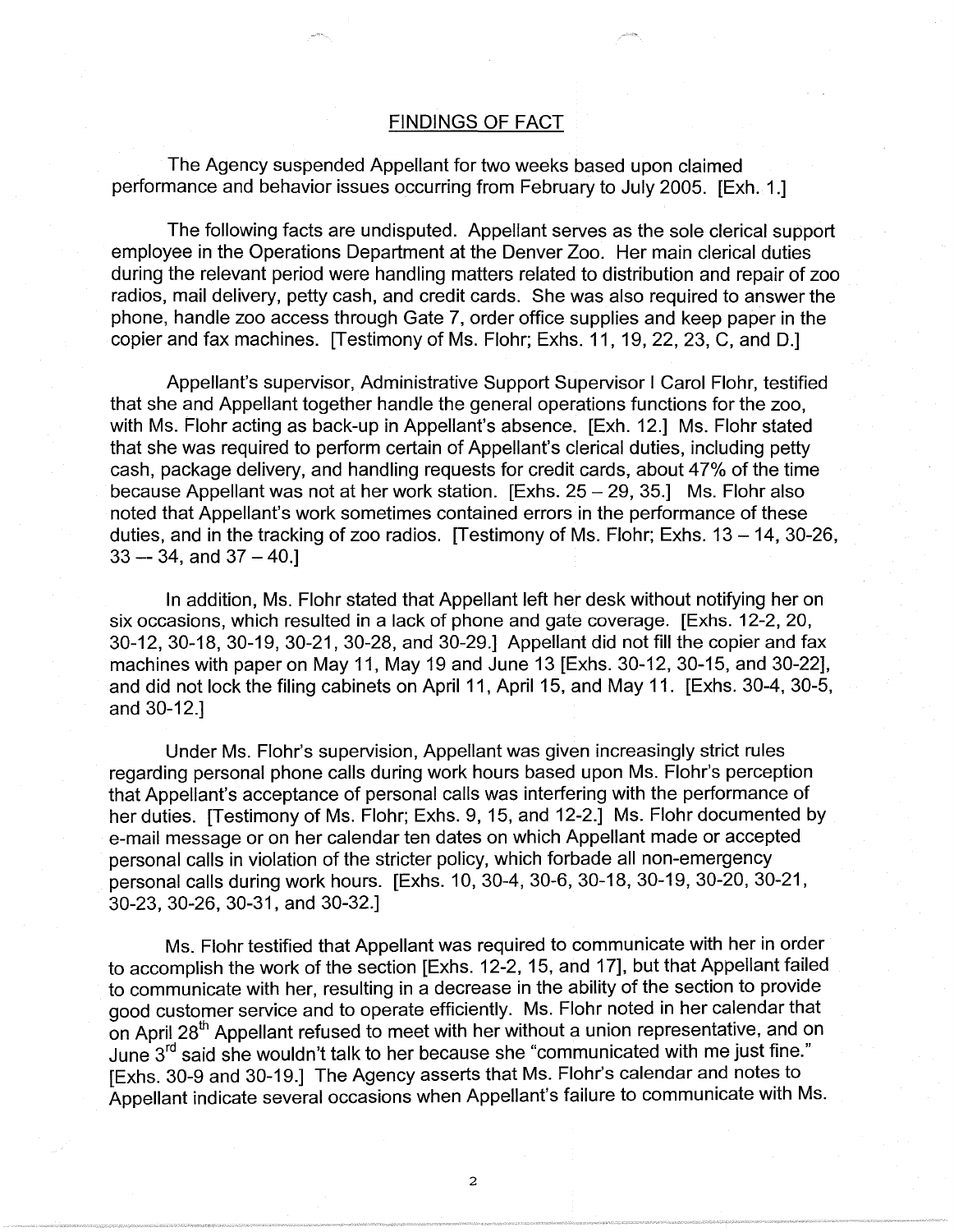Flohr created problems in the Operations Section; [Exhs. 16, 17, 30-12, 30-24, and 30- 33.]

Appellant is alleged to have disobeyed her supervisor's orders to get to work on time on four occasions. [Exhs. 30-1, 30-12, 30-19, 30-21, 31, 32] Ms. Flohr testified she instructed Appellant in 2004 not to use a golf cart, and that on May  $9<sup>th</sup>$  Appellant nonetheless used one to deliver mail without permission. [Exh. 30-12] Chris Ball, who shared duties with Appellant in 2004, testified he heard Ms. Flohr verbally instruct Appellant not to use golf carts for anything but the delivery of heavy packages.

Finally, Ms. Flohr testified to two occasions when Appellant inaccurately reported her activities outside the work area. [Exhs. 30-9, 30-13.] Based upon a significant decrease in the Operations workload in early 2005, Appellant was assigned to special projects in other departments in the spring of that year. On April 29, 2005, Appellant told Ms. Flohr she was finished with a project in the Education Department. The next day, a Saturday, Appellant went back to the Education Dept. and asked permission to complete the project on a volunteer basis. Ms. Flohr asserts that Appellant failed to communicate with her that she intended to return to the zoo on Saturday, and misrepresented that she was done with the project when she was not.

The second occasion occurred on May  $12<sup>th</sup>$ , when Ms. Flohr instructed Appellant to go to the Education Dept. to get instructions on the next day's project. Ms. Flohr testified Appellant was gone for 2 ½ hours, and that upon her return told Ms. Flohr she had begun the project, which was typing letters to volunteers. The volunteer manager later asked Ms. Flohr for Appellant's assistance to type the same letters.

Appellant responded to the allegation that Ms. Flohr did almost half Appellant's clerical duties by stating that Appellant was assigned to the Education Dept for 2 ½ to 3 months, and was thus unable to perform her own duties during that period. Appellant testified she was usually within hearing distance of the phones and the gate buzzer, and checked the paper in the fax and copier when she went by. Appellant acknowledged receiving Ms. Flohr's e-mails that she left the cabinets unlocked on March 28<sup>th</sup> and May 12<sup>th</sup>, but testified she was sure she did not leave them unlocked.

Appellant denied taking any personal calls during the period in question. She testified that the communication problems between herself and Ms. Flohr were caused by Ms. Flohr, who she testified treats her like a child. Appellant said she is intimidated when Ms. Flohr's voice escalates when she speaks to Appellant. As a result, Appellant requests a union representative and the topic to be discussed before agreeing to meet with Ms. Flohr. Since union representation is difficult to arrange, Appellant and Ms. Flohr did not meet during this period. Appellant testified she communicates with her supervisor by checking her e-mail once an hour and performing the tasks assigned by e-mail without directly responding to the e-mail. Appellant believes their communication problems do not interfere with her ability to accomplish her job duties.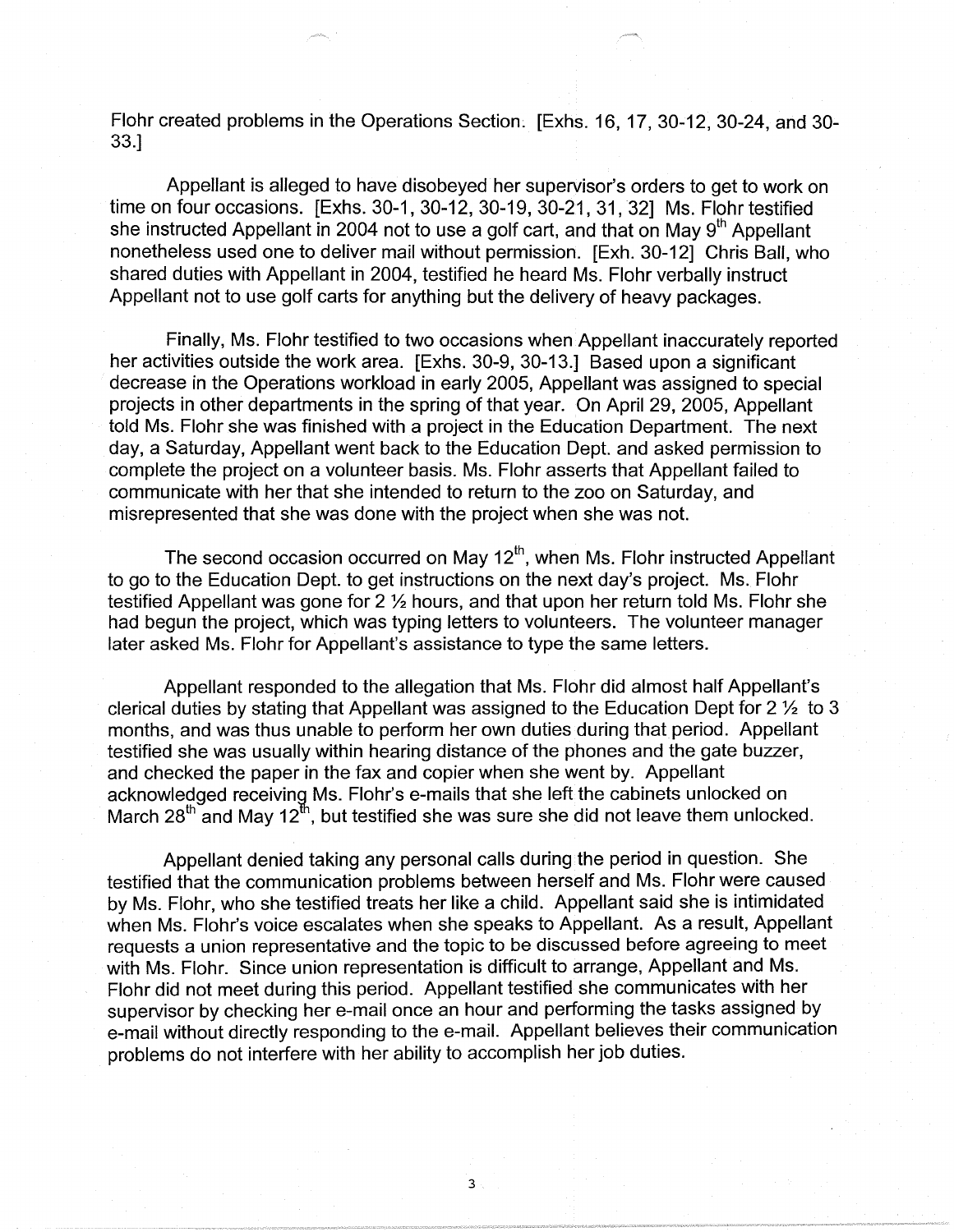Appellant admitted she was late to work when her power went out and she overslept, but said she called in as soon as she knew she would be late. Appellant acknowledged that Ms. Flohr changed Appellant's reporting time to 8:30 a.m. in order to assist her in being on time. Appellant testified she used a golf cart on May 9, 2005 because her arm was hurting and the package was too heavy to be carried the half mile to the delivery point. At the time, Appellant was restricted by her doctor from carrying anything weighing 20 or more pounds. Appellant recalls that this package weighed about 15 pounds.

As to the allegation that she misrepresented her activities, Appellant testified that on April 29<sup>th</sup> she did complete the work in the Education Dept., as she reported to her supervisor, but that it had a formatting problem. At home that evening, she decided how it could be corrected, and returned to the zoo on Saturday to fix it on a volunteer basis. When Ms. Flohr denied her permission to do that, Appellant left the zoo, and made the necessary corrections in five minutes when she returned to work on Monday morning.

In response to Ms. Flohr's claim that Appellant failed to promptly return to her work station in Operations on May  $12<sup>th</sup>$ , Appellant testified she went to the Education Dept. to learn the nature of the special project, and stayed for more than an hour for training. Appellant stated she returned to Education for two hours the next day to work on a different project. She asserts that her actions were not improper because she was not required to punch out when she left the Operations Section.

At the pre-disciplinary meeting, Ms. Flohr observed that Appellant admitted some of the misconduct, but that the reasons she gave for her behavior were insufficient. Ms. Flohr imposed the two-week suspension after considering Appellant's previous work and disciplinary history, the latter including three verbal warnings, two written warnings, and a one-day suspension within the past three years.  $[Exhs. 4 - 9]$  Ms, Flohr imposed a longer suspension because she determined that the previous discipline over the past three years had not accomplished the goal of correcting Appellant's misconduct.

### **ANALYSIS**

#### I. Career Service Rules

In this de novo hearing on the appropriateness of the two-week suspension, Agency bears the burden of proof to show by a preponderance of the evidence both that Appellant violated the disciplinary rules as alleged, and that the discipline was within the range of discipline that can be imposed under the circumstances. Turner v. Rossmiller, 535 P.2d 751 (Colo. App. 1975.); In re Gustern, CSA 128-02, 20 (12/23/02).

4

A. CSR § 16-50 A. 1) Gross negligence or willful neglect of duty.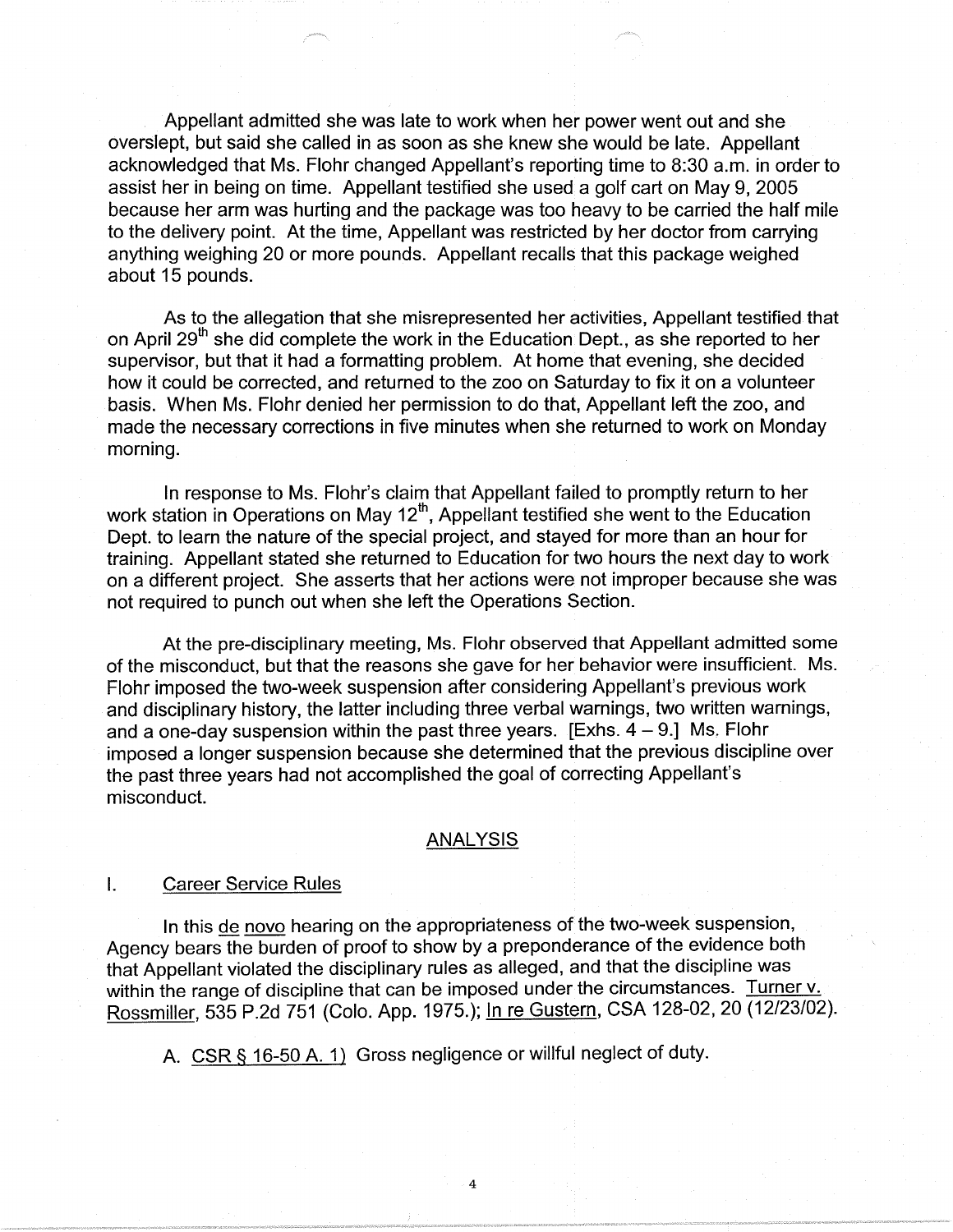The Agency claims that Appellant was grossly or willfully negligent based upon her pattern of non-performance of her duties over the period in question. Ms. Flohr's testimony and the exhibits demonstrated that Ms. Flohr performed Appellant's clerical duties approximately 47% of the time. Appellant claims that for much of that time she was on assignment to the Education department. However, Ms. Flohr's contemporaneous notes show that Appellant was in Education for two hours on April 13<sup>th</sup>, for most of the day April 14<sup>th</sup> and 15<sup>th</sup>, and for part of the day on April 25<sup>th</sup>, 26<sup>th</sup> and 27th. When all entries from those days are subtracted, the percentage of time Appellant performed her clerical duties changes only minimally to 48%.

While Appellant disputes that she left the phone and gate uncovered on the six dates alleged, or that she failed to lock the file cabinets or supply the office machines with paper, the evidence created at the time of the claimed incidents corroborates the testimony of Ms. Flohr. [Exhs. 16, 20, 38.] Appellant also denied accepting personal phone calls after being ordered not to, but Ms. Flohr made a calendar note of fifteen instances of such calls. [Exhs. 10, 15, and 30.] Appellant's credibility was harmed when she stated she was "down to hardly anything to do" during the period in question, and then, in response to the very next question, said she had "no free time."

Appellant's position required her to be at her desk in order to handle her clerical, receptionist and office duties. When she was not, her supervisor postponed her own duties to attend to those of Appellant. I conclude that Appellant was grossly negligent of her assigned duties, despite the clarity of her duties and repeated warnings about the consequences of her nonfeasance. See ln re Roberts, CSA 179-04, 3 (6/29/05); In re Martinez, CSA 19-05, 7 (6/27/05).

B. CSR § 16-50 A. 3) Dishonesty, including but not limited to: altering or falsifying official records or examination; accepting, soliciting, or making a bribe; lying to superiors or falsifying records with respect to official duties, including work duties, disciplinary actions, or false reporting of work hours; using official position or authority for personal profit or advantage, including kickbacks; or any other act of dishonesty not specifically listed in this paragraph.

The Agency asserts that Appellant violated this rule because she inaccurately reported her activities on April 29<sup>th</sup> and May 12<sup>th</sup>, and failed to advise Ms. Flohr of her intent to return to work on April  $30<sup>th</sup>$ . Appellant claims that her actions were not intended to deceive.

Appellant testified that on April  $29<sup>th</sup>$ , she worked on a document for the Education Dept. Appellant returned to the zoo on Saturday to volunteer to fix a formatting problem before the document was due to be sent to the printer. I find that Appellant sincerely believed she was finished with the project on April 29<sup>th</sup>, and answered Ms. Flohr in accordance with that belief. I also find that Appellant did not act improperly in returning to the zoo on April  $30<sup>th</sup>$ , as the Agency presented no proof that the conduct violated any employee rule, or even that Appellant knew she could not volunteer to work over 40 hours.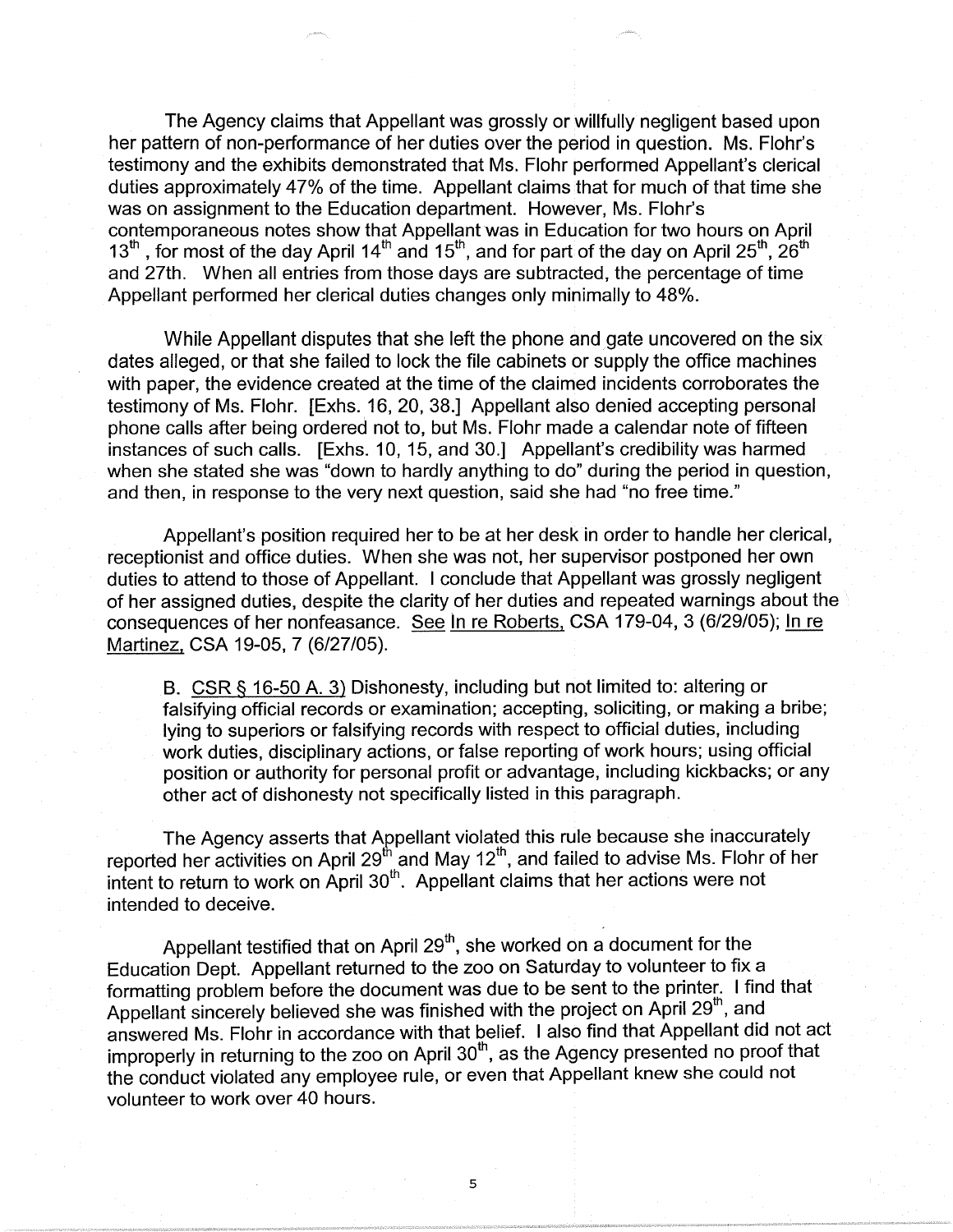The Agency also supports this claim by its allegation that Appellant deceived Ms. Flohr on May  $12<sup>th</sup>$  by stating she had finished the volunteer letters for the Volunteer Coordinator for the Education Dept. The disciplinary letter stated that Ms. Flohr received an e-mail from the Volunteer Manager asking for Appellant's assistance to type the same letters. Ms. Flohr concluded that Appellant had lied about her activities during the two hours she had been gone. Appellant testified that she got some training on the project while she was gone, and went back to the Education Dept. the next day to work on another project. It is not clear from the evidence that Appellant intended to deceive Ms. Flohr about what she had done for the Education Dept. on May  $12^{\text{th}}$ . I conclude that the Agency failed to prove this violation.

C. CSR § 16-50 A. 7) Refusing to comply with the orders of an authorized supervisor or refusing to do assigned work, which the employee is capable of performing.

The Agency asserts that the evidence shows Appellant engaged in a pattern of willful failure to perform her duties and follow her supervisor's orders.

Proof of violation of this rule requires a showing that the Agency communicated a reasonable rule to Appellant, and that she continued to violate the rule under circumstances demonstrating willfulness. See In re Conway, CSA 40-05, 3 (8/17/05). Proof of the intent to refuse compliance may be established circumstantially. See In re Owens, CSA 139-04, 7 (3/31/05).

The Agency did not prove Appellant refused to perform the duties of tracking packages and radios, and handling petty cash and credit card requests. Appellant did perform those tasks at least 52% of the time, and the Agency did not prove that Appellant's behavior demonstrated an intention to refuse any particular order to do that work. Likewise, Appellant's absence from her desk on some occasions does not without more prove a refusal to cover the phones and gate. The Agency did not allege that Appellant continually failed to stock the fax and copier with paper or lock the cabinets, or that she ever refused to do so. Therefore, these allegations do not support a finding of refusal to comply with her supervisor's orders to perform those duties.

As to the order prohibiting personal phone calls, the Agency established that the order was reasonable based upon Appellant's abuse of phone privileges and the disruption of operations caused by that abuse. Appellant acknowledged receiving the order, and the evidence demonstrates that Appellant received frequent reminders of the rule. [Exhs. 9, 10, 12, and 15.] The Agency proved that Appellant took fifteen calls after being ordered to cease any such calls. Appellant denied taking any calls, but her denial was not as persuasive as Ms. Flohr's calendar notes and testimony indicating a specific memory of each event. On one occasion, Appellant took a call on her cell phone and left her duty station to continue the call. [Exh. 30-6.] Under these circumstances, the Agency proved that Appellant refused to obey the order of her supervisor prohibiting personal calls during work hours.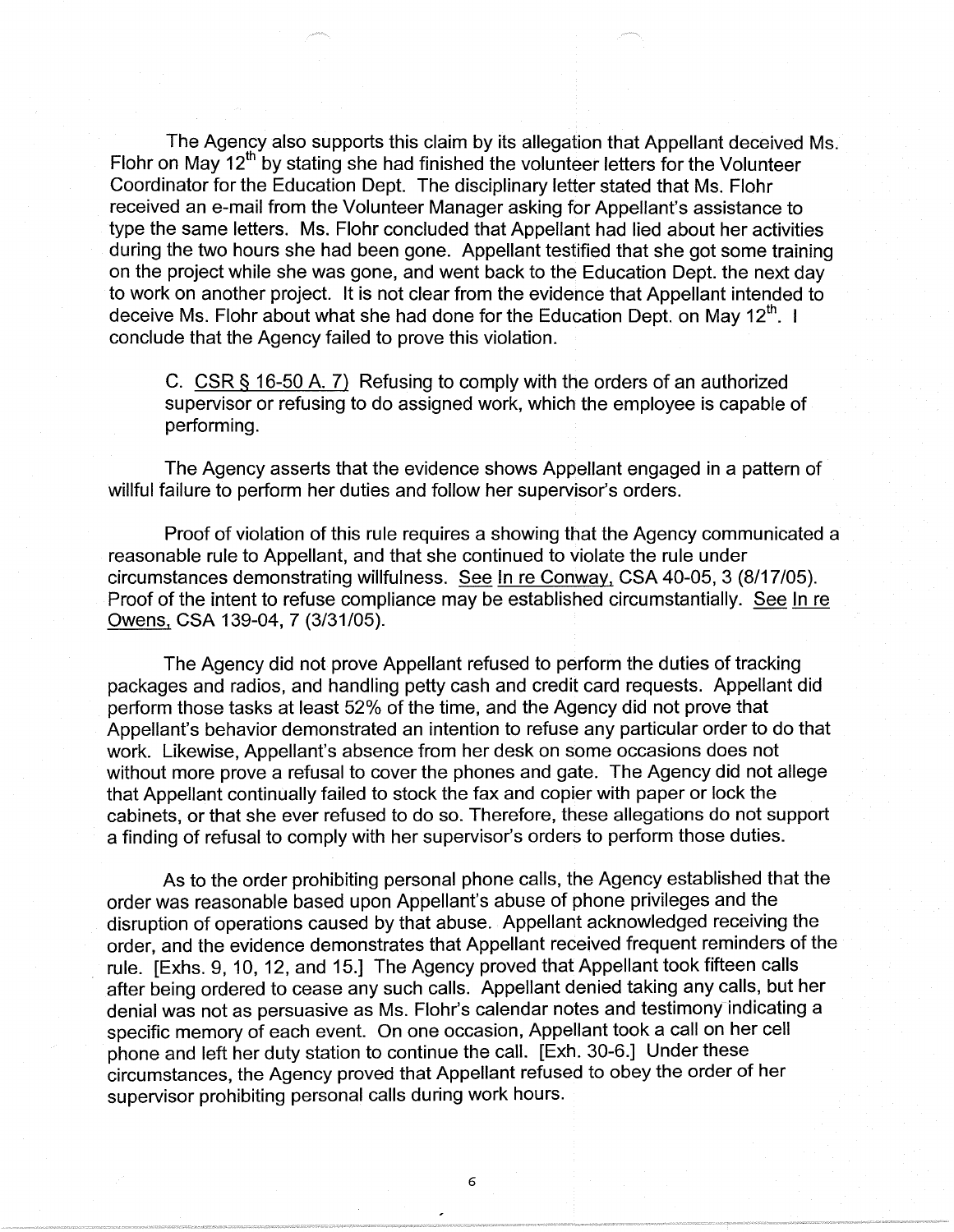The Agency also argues that Appellant refused her supervisor's May 12<sup>th</sup> order to return to Operations after learning the nature of the special project she was to do for the Education Dept. the next day. The evidence shows that Appellant stayed at Education for about two hours for training or to begin the project. I find that this behavior standing alone does not establish a willful refusal to obey the order.

Finally, the Agency supported this allegation by evidence that Appellant refused to talk about performance issues with Ms. Flohr. On April 28, Ms. Flohr noted that Appellant "said she won't talk w/ me w/o her union rep present ". [Exh. 30-9.] On May 12<sup>th</sup>, Appellant again refused to talk to Ms. Flohr because, in her opinion, they "communicated just fine." [Exh. 30-19.] Appellant confirmed during her testimony that, after a June 2004 confrontation between the two, she has refused to speak with her supervisor without a union representative and being advised in advance of the subject of the discussion. Appellant testified she believes she can do her job without communicating with her supervisor by any means other than taking e-mail instructions from her. However, the evidence demonstrates that this method has caused a number of significant performance errors and has lessened the efficiency of the Operations Section. I find that the Agency communicated a reasonable order requiring Appellant to speak with her supervisor about their work and her performance, and that Appellant refused to obey that order, in violation of CSR § 16-50 A. 7).

E. CSR § 16-51 A. 2) Failure to meet established standards of performance including qualitative or quantitative standards.

In order to establish a violation of this rule, the Agency must prove 1) the existence of a performance standard, 2) its communication to the employee, and 3) the employee's failure to meet the standard. In re Owoeye, CSA 11-05, 5 (6/10/05).

The Agency asserts that Appellant's failure to perform her duties or to do them correctly establishes a violation of this rule. The Performance Enhancement Plan (PEP) sets forth Appellant's performance standards for each of her job duties. [Exh. 22.] Specifically, Appellant will earn a "below expectations" rating for four or more incidents of failing to distribute packages or petty cash, or one incident of failing to treat supervisor with courtesy, consideration and respect.

Ms. Flohr testified that she expected to perform back-up for Appellant about 20% of the time. As to the duty to receive and distribute packages, the office records indicate that Ms. Flohr in fact performed that duty sixteen times out of the thirty-five occasions on the first page of the office records presented. [Exh. 24-1.] If Ms. Flohr performed the duty no more than 20% of the time, her initials would have appeared seven times rather than sixteen. Thus, Appellant failed to perform that duty nine times for that period. That alone is sufficient to find that Appellant violated the standard of performance for distribution of packages. Likewise, Ms. Flohr handled petty cash requests six times and Appellant three on the first page from petty cash records. [Exh. 25-1.] That is four times more than she would have if Ms. Flohr had performed the duty only 20% of the time.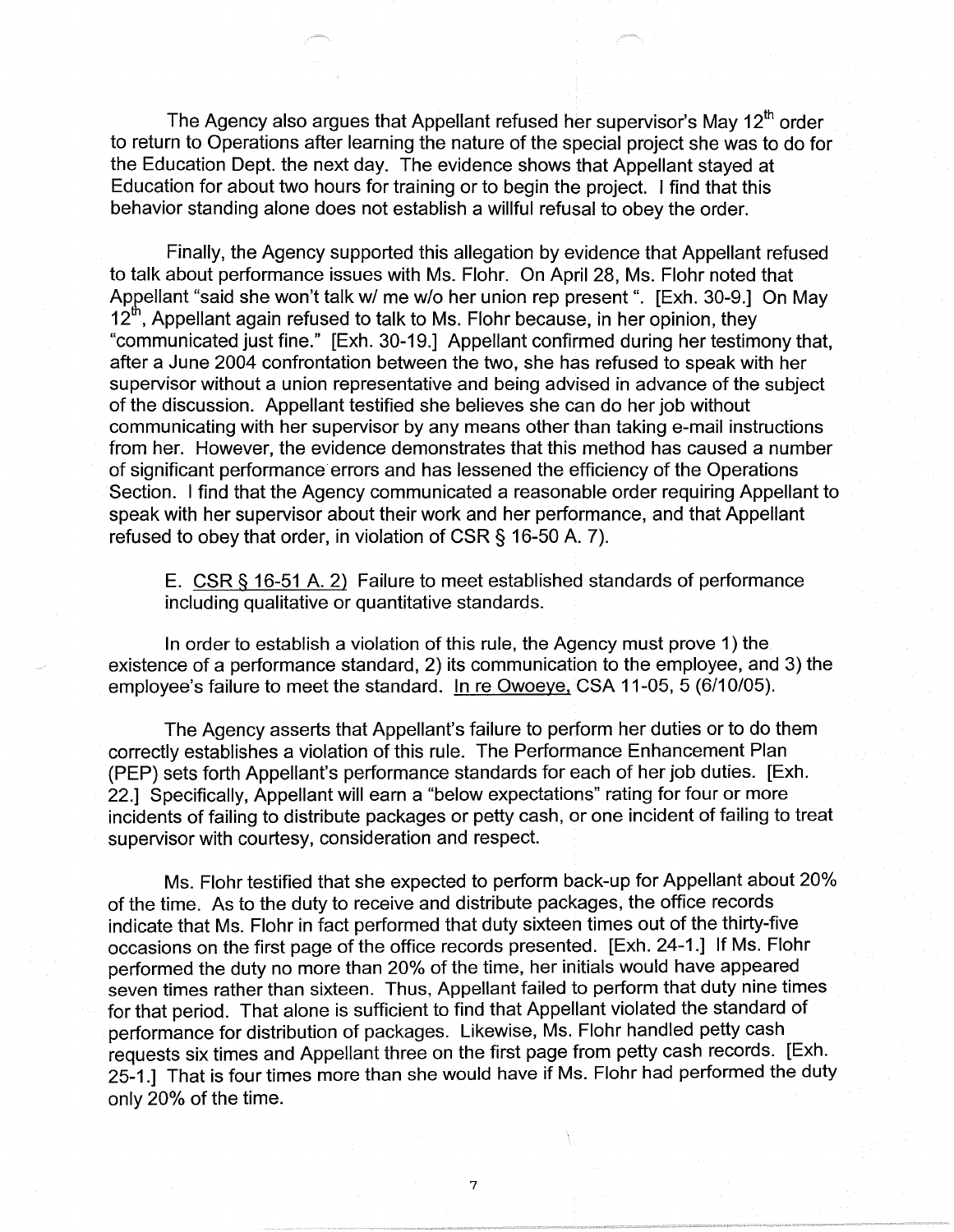Finally, it must be concluded that Appellant failed to treat her supervisor with courtesy and respect when she refused to talk with her on June  $2<sup>nd</sup>$  with the comment that she communicated with her just fine. [Exh. 30-19.]

Appellant admitted she was aware of these standards of performance, and presented no evidence challenging the Agency's evidence of her violation of those standards. Therefore, Appellant violated the above quantitative standards of performance established by Appellant's PEP. The evidence does not support a finding that Appellant breached any other standard of performance.

F. CSR§ 16-51 A. 4) Failure to maintain satisfactory working relationship with coworkers, other City and County employees or the public.

The Agency claims that Appellant's refusal to communicate with her supervisor constitutes a violation of this rule, which proscribes actions causing an inability to work together. Appellant testified that she was justified in not communicating with Ms. Flohr because she felt intimidated by her, and that she was not prevented from performing her job by their lack of communication. The Agency countered with examples of errors and inefficiencies caused by Appellant's refusal to talk with her supervisor.

Appellant's position requires her "to help the Denver Zoo meet its goals and objectives" by providing clerical support, radio inventory and maintenance, external customer service, and the ordering of office supplies, [Exh. 22.] "Clear, courteous and ongoing verbal or written communications are required to apprise peers and supervisors of all information needed to conduct zoo business." [Exh. 22-2.] Verbal communication between employee and supervisor is a necessary part of most working relationships. The job description lists such communication as one of three "Priority I" duties essential to this position, since Ms. Flohr performs Appellant's duties in her absence. In order to efficiently run the Operations Section, both Appellant and Ms. Flohr must quickly communicate the status of various tasks and be able to take over for each other. In addition, Ms. Flohr has all the usual supervisory duties to direct Appellant's assignments and administer the section.

Ms. Flohr testified that on six occasions Appellant did not inform her she had left her desk. As a result, Ms. Flohr was forced to cancel or defer her own work to cover the phones and gate. Appellant admitted she sometimes does not respond to Ms. Flohr's e-mails and verbal requests. This failure to respond requires Ms. Flohr to take further action to confirm that orders have been followed. As a result, Ms. Flohr devised a daily checklist of tasks and a form for the status of special projects for Appellant's use. Ms. Flohr testified that Appellant does not fill out the project forms. On occasion, Appellant's failure to communicate has led directly to disciplinary allegations, as in the golf cart incident and Appellant's failure to clarify the events of May  $12<sup>th</sup>$ . The evidence demonstrates that the working relationship between Appellant and Ms. Flohr has suffered as a result of Appellant's decision to limit communication with her supervisor.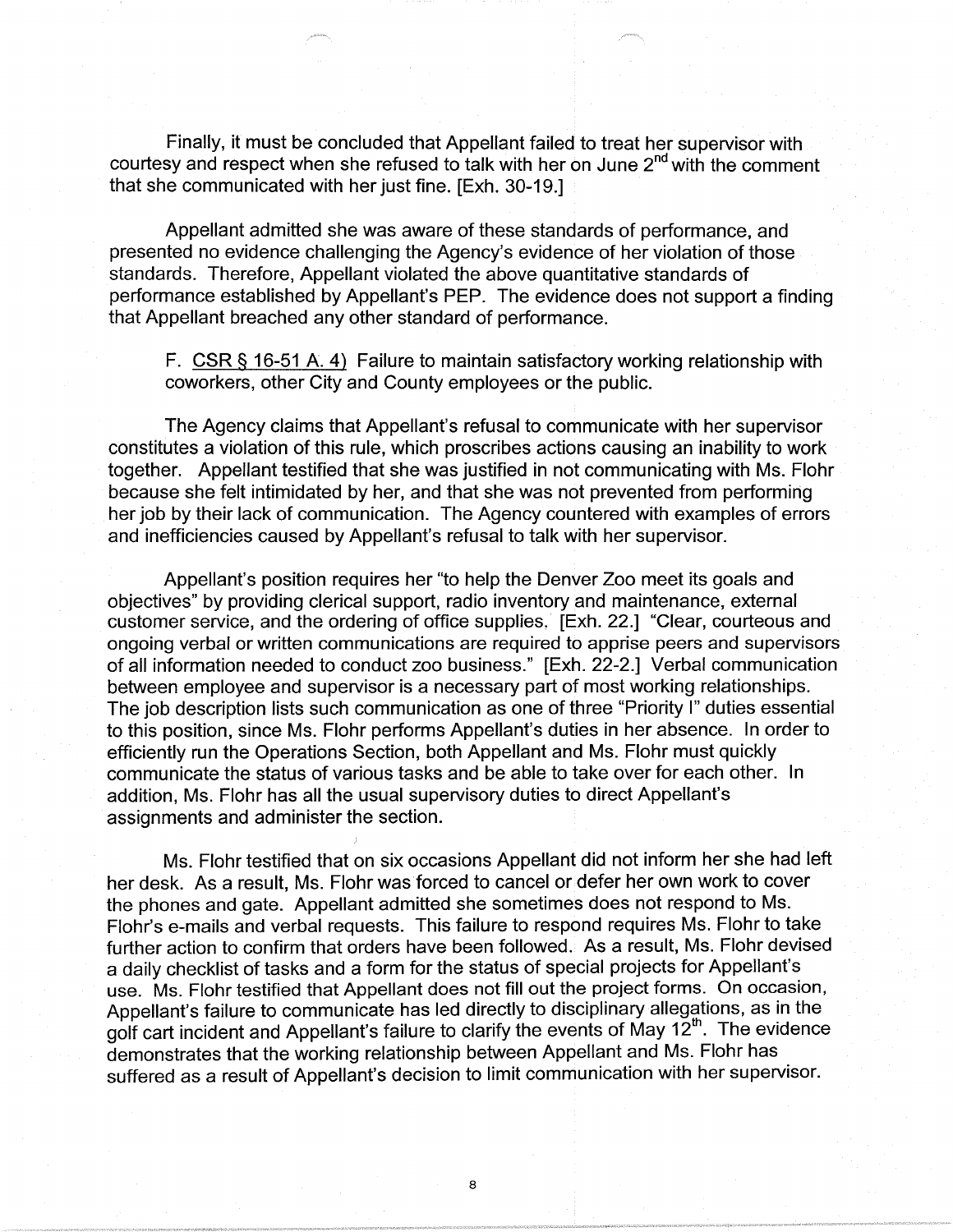Appellant cannot perform the duties of her position as described in the PEP without timely communication with her supervisor. Rule 18 of the Career Service Rules provides a mechanism for presenting grievances of conditions of employment and for alternate dispute resolution of work-related disputes. In addition, an employee may report harassment pursuant to CSR§ 15-103. Appellant's refusal to communicate in the most effective and timely manner with her supervisor about job assignments or performance issues is not justified as a method of resolving employee-supervisor conflicts.

The evidence is clear that the work of the Operations Section is impeded by Appellant's reluctance to engage in normal communication with her supervisor. It is also clear that this behavior has caused Appellant and her supervisor to be unable to work together in an efficient manner. I find that Appellant has violated CSR § 16-51 A. 4) by virtue of this conduct.

G. CSR§ 16-51 A. 6) Carelessness in performance of duties and responsibilities.

The Agency cites the performance errors and omissions listed on the disciplinary letter in its contention that Appellant violated this rule. [Exh. 1, pp. 2, 4.] Those acts include failing to perform her clerical duties, errors in the performance of those duties, failing to cover the phones and gate or to inform Ms. Flohr when leaving her desk, failing to fill the copier and fax with paper, and failing to lock the cabinets at the end of the day.

Appellant did not specifically deny that Ms. Flohr was required to perform Appellant's clerical duties more often because of Appellant's absence from the section. Appellant instead testified that she was on special assignment out of the Operations Section at times during this period, and therefore could not always perform her duties. The Agency's evidence indicates that Appellant was absent from the office at some point on April  $14^{th} - 15^{th}$ , 25th - 29th, and for two hours on April 13<sup>th</sup>.

Appellant also testified that she tried to stay within earshot of the phones and answer them by the third ring, as required by her work rules. [Exh. 19.] Appellant did not deny Ms. Flohr's evidence that Appellant failed to notify her when she left to deliver mail and other errands. [Exh. 30-12.] Appellant stated she would check the paper in the machines when she went by, and that she never left the cabinets unlocked after Ms. Flohr reminded her in April of her failure to do so. Appellant acknowledged that she had admitted leaving them unlocked in a May  $12<sup>th</sup>$  e-mail, but said since that time she concluded that she had locked them. [Exh. 38.] Appellant admitted she didn't always respond to her supervisor, and that she would decide whether to do so depending on if Ms. Flohr's request was something she needed.

An employee acts with carelessness when she fails to take that degree of care an ordinarily careful person would exercise under the circumstances. See Black's Law Dictionary 146 (Abridged 15<sup>th</sup> ed. 1991). I conclude that Appellant performed her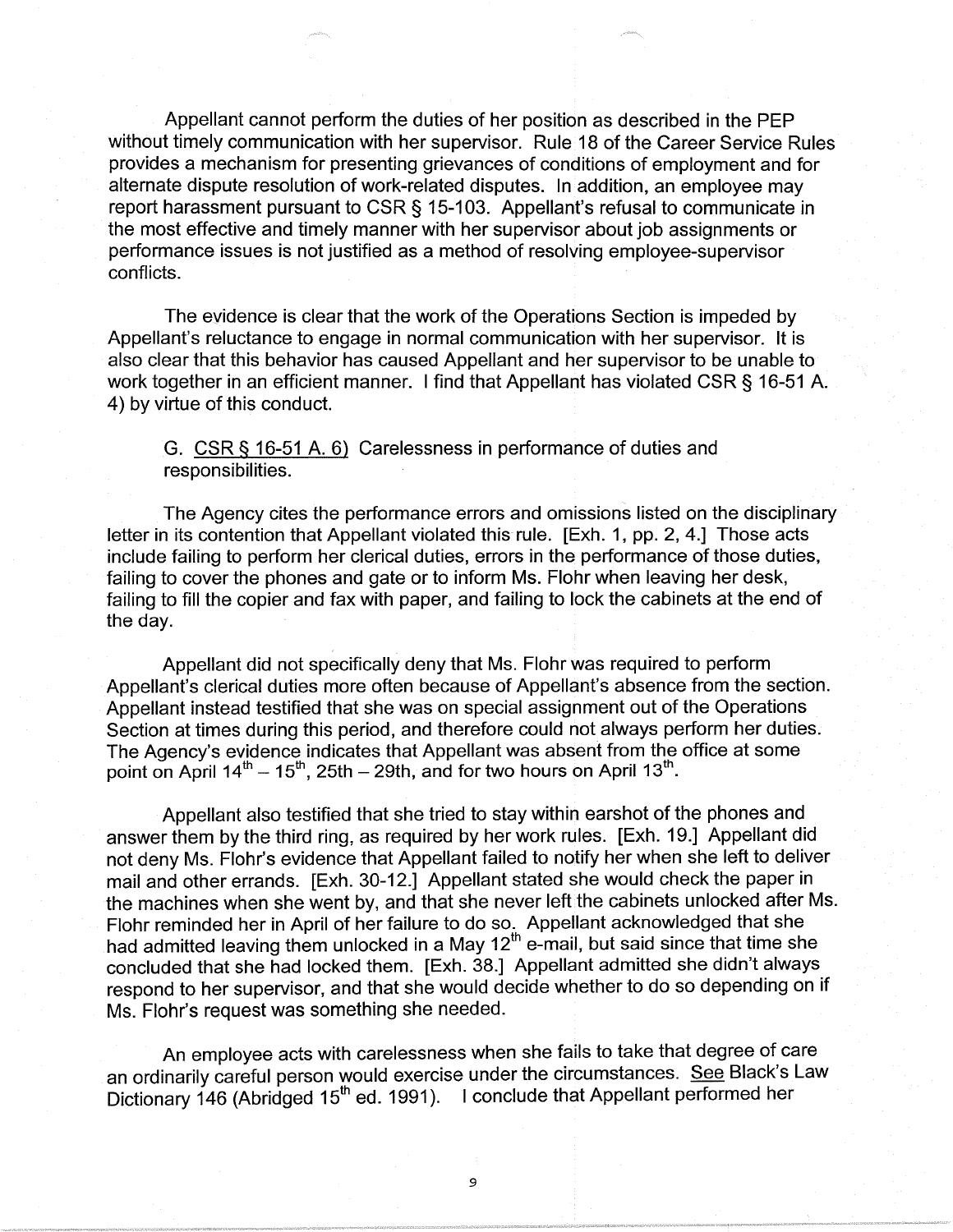clerical duties, monitoring phones and gate, and locking the cabinets in a careless manner, in violation of CSR § 16-51 A. 6).

H. CSR § 16-51 A. 10) Failure to comply with the instructions of an authorized supervisor.

In order to establish a violation of this rule, the Agency must prove that it gave Appellant reasonable notice of its instruction, and that Appellant failed to comply with that instruction. In re Martinez, CSA 19-05, 6 (6/27/05).

Appellant does not dispute that Ms. Flohr instructed her to cover the phones and gate, supply the machines with paper, and lock the cabinets when leaving the office. She testified that she obeyed these instructions during the relevant period. Specifically, Appellant stated she was within earshot of the phones, checked on the machines when she passed them, and was sure she locked the cabinets every night after being reminded. Ms. Flohr testified she wrote a note on her calendar when Appellant failed to obey these instructions, and sometimes sent her e-mail messages. On one such occasion, Appellant responded with an admission that she left the cabinets unlocked. I find that Appellant's memory of the event the day after the incident was more accurate than her memory on the day of hearing, seven months later. On May  $12^{th}$ , Appellant admitted forgetting to lock the cabinets because "I was trying to get you the daily work reports completed." [Exh. 38.] Appellant admitted she responded to her supervisor only "most of the time," and that she tries to pick up the phone by the third ring. I find Ms. Flohr's contemporaneous notes more convincing than Appellant's qualified denials.

The Agency also claims Appellant disregarded her supervisor's rule prohibiting personal phone calls. Appellant was given notice of this rule, and failed to obey it on fifteen occasions. Appellant also ignored her supervisor's instruction not to use the golf cart to deliver mail. I conclude the Agency proved Appellant failed to comply with the instructions of her supervisor.

### 11. Penalty

Appellant contends that Appellant's supervisor bears some of the responsibility for the poor communication between Appellant and Ms. Flohr, and thus the suspension is not appropriate. The Agency counters that the penalty makes a measured statement that Appellant must turn her conduct around, since previous milder discipline did not have the desired effect.

The Career Service Rules require progressive discipline to correct inappropriate behavior or performance. Discipline must be reasonably related to the seriousness of the offense, and appropriate to correct the situation and achieve the desired change in behavior or performance. CSR § 16-10.